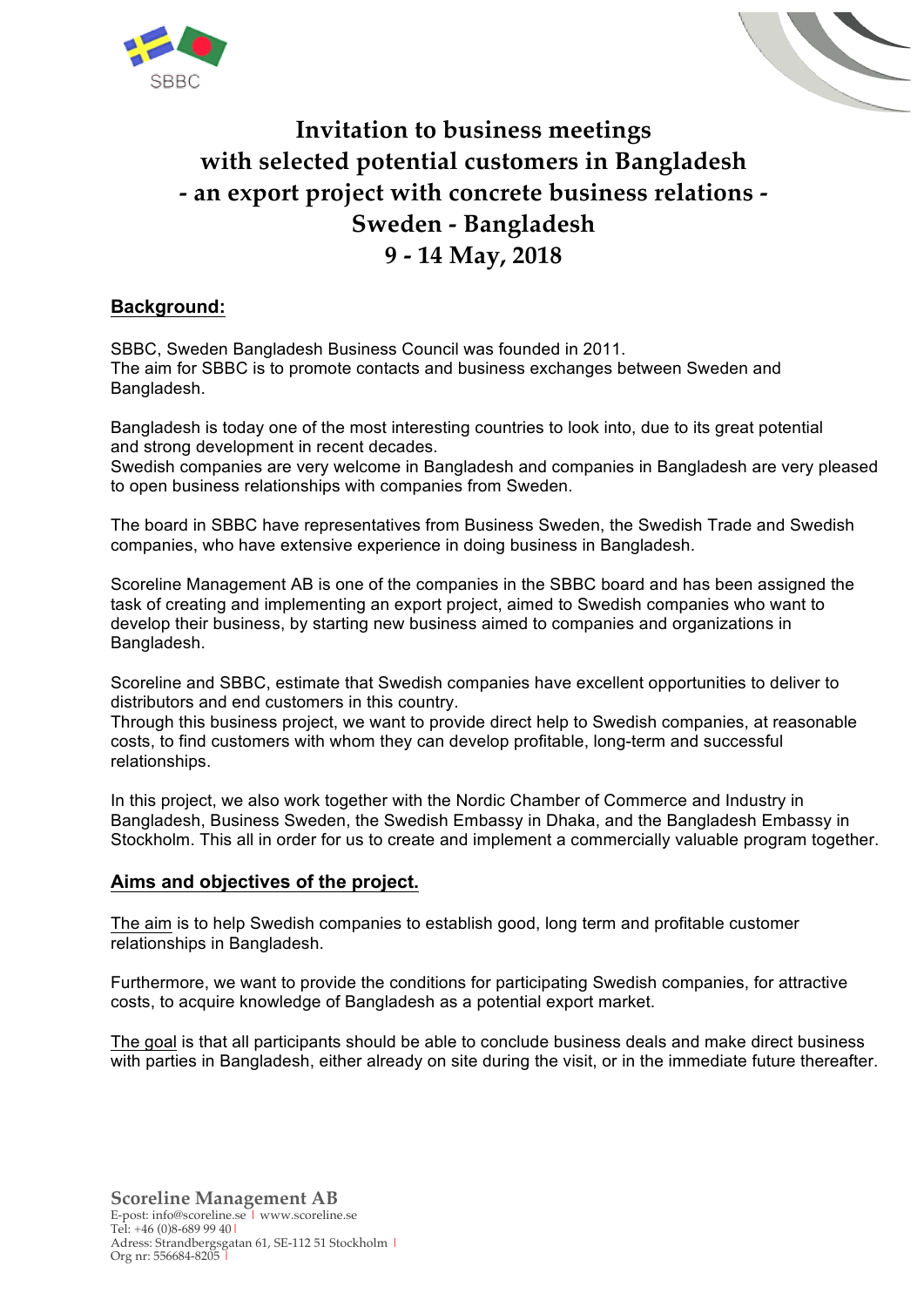



# **Which Swedish companies can participate in this project?**

We have, after careful analysis in Bangladesh, as well as reconciliation with local actors in Dhaka, identified the business areas to which we want to focus on, where the demands for products, services and business solutions, are very high.

The business areas, selected for this first export project to Bangladesh, are within:

- **Renewable and efficient energy saving/treatment**
- **Water treatment and water cleaning**
- **IT software and system development**

Thus, we want to invite Swedish companies, which are active and deliver products and services in these business areas and also want to start and develop succesful export business in Bangladesh.

But even companies, that have already started to conduct business in Bangladesh, are welcome to register for this project.

## **When is this business trip conducted?**

The business trip is scheduled to take place on May 9 – 14, 2018.

## **Registration for the project, as well as the participation fee:**

The application must be submitted to Scoreline **by 2018-04-23**

In order for the project to be implemented, at least 7, but no more than 12 Swedish companies must sign up. If too few companies have signed up, when the registration period expires, the project will not be implemented.

For those companies that have already paid the participation fee, will be refunded.

Registration is made by sending an email about participation to Scoreline to: **christer.dyrwoold@scoreline.se**, as well as paying the participant fee, as instructed below.

Companies with annual sales of less than SEK 25 million per year, pay a participant fee of **SEK 35,000:-**

Companies with annual sales of more than SEK 25 million per year, pay a participant fee of **SEK 45,000:-**

All the fees are ex. VAT. Registration is binding.

### **Participation fee**:

We will invoice registered companies the participant fee above, immediately after notification to the project.

For participation in the project, payment of the participant fee must be noticed on our Scoreline account **not later than April 27, 2018**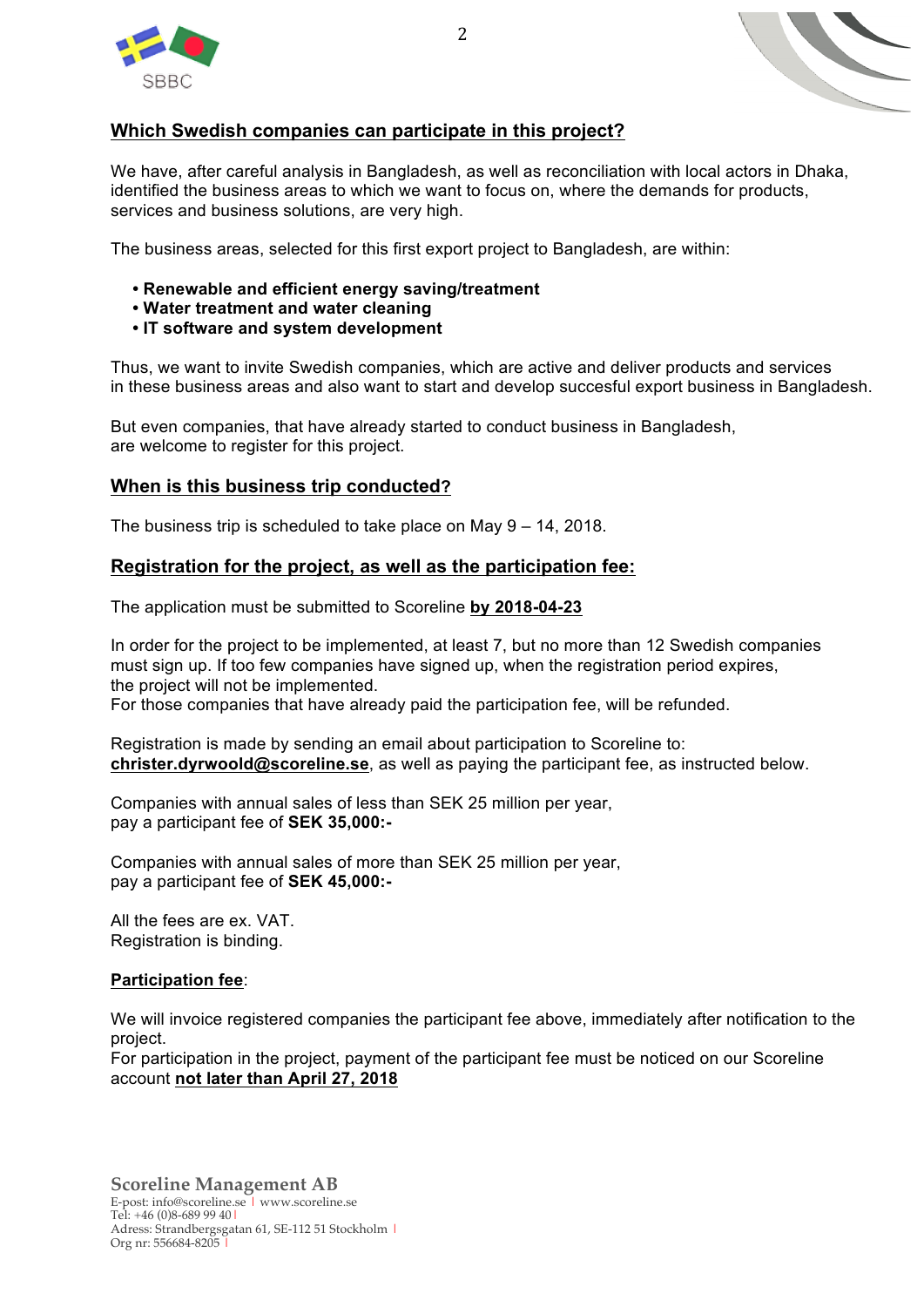



### **The participation fee includes:**

- All preparatory work in the project in Sweden and Bangladesh
- Contacts with each participating company, individual preparation and reviews of each company's business goals, with this venture, before the departure to Bangladesh
- Search and reconciliation with selected business contacts in Bangladesh, after each company's wishes
- Organization of all business meetings, implementation of all program items in place in Dhaka, Bangladesh
- Joint transportations to and from all business meetings in Dhaka
- Food and drinks in the official business program
- Review and follow-up of each company's results and goal fulfillments, after the trip.

Additional costs for the participants, the trip Sweden – Dhaka back and forth, accommodation in Dhaka, personal meals, drinks and trips outside the program.

For questions about the project, before the information meeting on March 8, please, call **Christer Dyrwoold**, project manager, **phone: +46 8 689 99 40, mobile: +46 70 575 65 11.**

### **Information meeting 2018-03-08 of the project at "Svensk Handel":**

SBBC and Scoreline invite to an information meeting about the project. At the meeting you will be given the opportunity to ask questions about the project and how to prepare for the trip.

At this meeting, representatives from Swedfund, "Tillväxtverket" and "Länsstyrelsen" will participate, in order to provide companies with concrete information about available financial export support, for example project funding, establishment support, business development checks, etc., which companies can apply for their export expansion.

Here it can be mentioned that e.g. Swedfund has already helped 10 Swedish companies with financial support, for their establishment in Bangladesh. More information about this will be available at the information meeting.

The location for the information meeting, is Svensk Handel, Regeringsgatan 60, in Stockholm and the time is: **Thursday, March 8, at. 08:30 – 10:00**. Light breakfast will be served.

We request your application for participation in the information meeting no later than on **Monday, March 5.** Registration is made on the SBBC website: **www.sbbc.se**